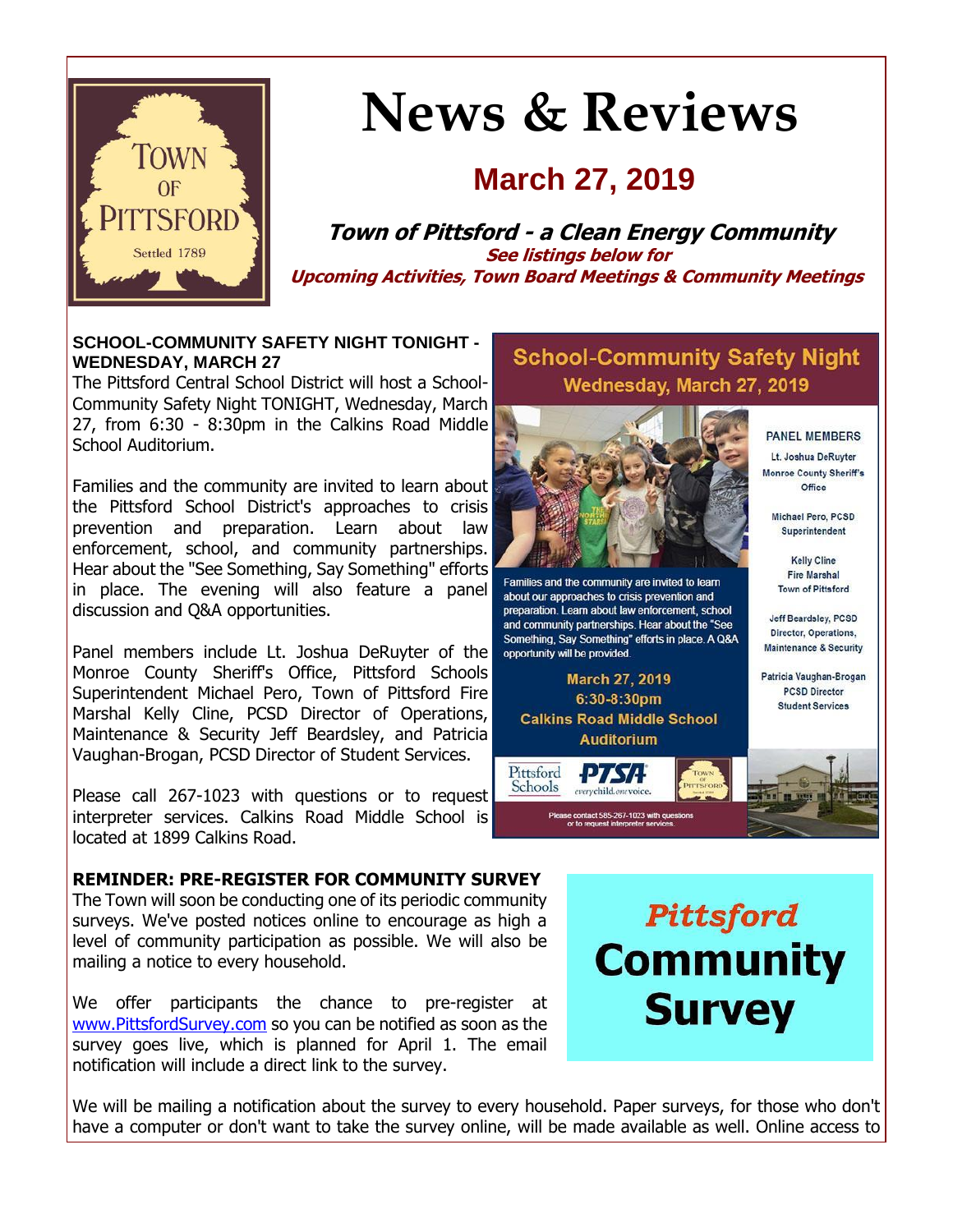the survey will also be available at the Pittsford Community Library and the Spiegel Pittsford Community Center.

Your responses to the survey will be completely anonymous. This was one of the requirements that the Town insisted upon in selecting a consultant to do the survey. Complete anonymity for responses to the survey is critically important to residents feeling comfortable in telling us what they really think. Understanding what you really think is the whole point of the Community Survey.

#### **PARKS DEPARTMENT SEASONAL LABORER AND PARKS PATROL POSITION OPENINGS**

The Town of Pittsford's Parks Department has openings for seasonal laborers and parks patrol. Duties for both positions include mowing, trimming, weeding, playing field preparation, trail work, and a variety of other tasks and require work outdoors in all weather conditions. Additional Parks Patrol duties include responsibilities associated with lodge reservations including check-in and check-out, cleaning, minor repairs, and problem solving. For complete job descriptions and application information visit the "Employment Opportunities" page link under the "Contact Us" tab on the Town website, or click the links below:

[Seasonal Laborer, Parks Department](http://r20.rs6.net/tn.jsp?f=001IW5M0hWal3kHTWIbS0S_X6hF2jpJuYg030HokX9NzPmrNY20QJaJwST44gjZ_kAJ4ggDFM87zZbqto3AsKQky_7rEBTXwLKvHdY2kJRAbm0fdtAPluEqPZPos5cwcXxorK78z6gQFie_GpUFZ9_6tKj7mSXVka1J-S5WbYAAwv3b4pMQh16WAehEVSxIDSL2_oRsWpQqZi0UuN_Q5sXGlr_uHHpivXJdNQul8vlMRuzqaZdtcn7nbM8RsY_CRCvA-tjB-ArRAzxkSmdOpnp18VywE9d8o1goVthAYESmF74CIQAAowont4LFDgoBzLf9CZZraWs5Z8622XkORzB8V9iSVyN4cEwRxWxQhCnvWcesaBthbFbMvCTebAPCFYxa3ZsiGCIdBgE=&c=4wvnHfP2IBVFOrxvXjmccAtKTVN8uC7ayqpXTjOpEh0p1RsPnLumnw==&ch=MvSrLJ03k0GvceGOYu1c6L1RrfAotrvcV4oLxCwIm7o7BahzFLPiTQ==) (40 hours/week, M - F) [Seasonal Laborer/Parks Patrol: Sunday -](http://r20.rs6.net/tn.jsp?f=001IW5M0hWal3kHTWIbS0S_X6hF2jpJuYg030HokX9NzPmrNY20QJaJwST44gjZ_kAJV_5qaiGeISGVXQn3JKOMVuT9skkTgDGjCaExEmBHABlFxudBMAuB63JCwEfNQxXyfVVkwk-XrdN7zv4lm3Cbc3GJHUDTvFlFUWpedf976sHzjxcNb-nvJRR0m8LgRTEcVcA6hjBrvTfmjRwtlbe6dnRWSJpnWyutwe1F7jdmbqZP4RGSHoS5m6giuJeuo-4oAHoZcyN-0GqSc6rR3ohKqVVWtxg5FUsKV0IcYTmPdqmXozNPDo4jIMgMrY56DR8nlGn2eEAZ-nqyyTry1H5XpzQUQNFhrB44hvfpNeP11ccfNykJ55xP193IzWZvCRfTKhVG4KJUBL4=&c=4wvnHfP2IBVFOrxvXjmccAtKTVN8uC7ayqpXTjOpEh0p1RsPnLumnw==&ch=MvSrLJ03k0GvceGOYu1c6L1RrfAotrvcV4oLxCwIm7o7BahzFLPiTQ==) Wednesday schedule (40 hours/wk, see posting for hours) [Seasonal Laborer/Parks Patrol -](http://r20.rs6.net/tn.jsp?f=001IW5M0hWal3kHTWIbS0S_X6hF2jpJuYg030HokX9NzPmrNY20QJaJwST44gjZ_kAJB46Fyf_HhC5XYYGRQc7f0yjev_eLbZdIS1whHAzvrku_UfWaF-RmZm6DJzlHDPVPh3Z6G7QqLXeokcGGCmBH-FylNXK1Bp1e7TZhUraE9uvKRh0TAKshD8IB7NlVAgahYuaYq_xUkhk4NqcIjRlh4lqklPRoRBatpEcU-9yXzFShZ8tbLW-X3ysdU2_1RgwkDHC2FlDrgXqPYkoJVtFI1yrtSunhLU3CKTBQRVb62gPW_meEz2x72_2loP_v5FA0GNg95tJFyJ5Dpd8c21-a9VGq76lU4rky9DKbo-oYLpG37s_Xo50jkCq86gTl9_XFSLLmQxN8GQ8=&c=4wvnHfP2IBVFOrxvXjmccAtKTVN8uC7ayqpXTjOpEh0p1RsPnLumnw==&ch=MvSrLJ03k0GvceGOYu1c6L1RrfAotrvcV4oLxCwIm7o7BahzFLPiTQ==) Wednesday - Saturday schedule (40 hours/wk, see posting for hours)

For complete job descriptions and application information for all open positions, visit the Town's job listings web page at [www.townofpittsford.org/home-pittsford-employment-opportunities.](http://r20.rs6.net/tn.jsp?f=001IW5M0hWal3kHTWIbS0S_X6hF2jpJuYg030HokX9NzPmrNY20QJaJwWnF3zSfibE3wDyXL4Kt4hdsM4a9_Pt-yeVlYoVuye7cbwViBTsMZ76Jlltd1YyTKCtn3sDexqZlf_DC5ah-Uv184H1_u-1npehHB4cTbOR2fqZPKjJeBYwiCJZ1S8rEcVwUXvhO1LqDfzJo5WpTHk9BYuH8OZO3EcZQqt2yWkJaFZyCiQ3YxtrFRqedyThGSkVWDLWFKDFkt3g9HQCGQGTwWXHHycYKw3JYCA4UnUg_glSVQReyjkCE7D4I5NY6G_qfBSq3E8nnOIBtEU47ilg-YwYrtRRiHhJ81Ryt8Qyy&c=4wvnHfP2IBVFOrxvXjmccAtKTVN8uC7ayqpXTjOpEh0p1RsPnLumnw==&ch=MvSrLJ03k0GvceGOYu1c6L1RrfAotrvcV4oLxCwIm7o7BahzFLPiTQ==)

#### **LEARN ABOUT TEAS OF THE WORLD THIS SUNDAY, 3/31 AT THE LIBRARY**

Join us at the Pittsford Community Library this Sunday, March 31 from 2:00 - 3:30pm to learn some facts and history about tea. Niraj Lama, a tea expert who originally hails from Darjeeling, India, will discuss different types of tea and tea traditions around the world. Learn how different kinds of tea are produced, the best methods of preparation and the health benefits of drinking tea. The program is free but registration is required. To register, and for information about other great upcoming Library programs, visit the Library's [online program calendar](http://r20.rs6.net/tn.jsp?f=001IW5M0hWal3kHTWIbS0S_X6hF2jpJuYg030HokX9NzPmrNY20QJaJwSMmfiBjHRFOSPwoMubnfOLAt-ofyVK16hRFANXwOkk3hXgDhxPWvXFdpJieMV7amnqRi20gp7osXXoXx2M7IiHRlRJc1D6IybD5PMfZ1tpWluP7o8SRbEepddmwv2WmLnhJbHZmz-5_rGJpJ6tlkv6VfMwzTY74ZsXd25iZ_OfkxqXjEhh5inr8rP4-QYq6LQlTtCIWQOCeZb4ZtOSJD7P60NqjMTOn8mQTbS4D4rN6L6AU3iFEWhQ8B0djotzk6v6Ti7WFCuc2bgxO-3L9_HGXCgOG7ZPXIWlIacSv8ab1VJRYTsYbq9eBPEOOfvgjbdBMmtVT5bDAvV8RcVgb0_TQjdObAKj-6bBa_Ps2Ub2f&c=4wvnHfP2IBVFOrxvXjmccAtKTVN8uC7ayqpXTjOpEh0p1RsPnLumnw==&ch=MvSrLJ03k0GvceGOYu1c6L1RrfAotrvcV4oLxCwIm7o7BahzFLPiTQ==) or call the Library at 249-5481.

The Pittsford Community Library is located at 24 State Street; the program will be held in the Fisher Meeting Room.

#### **SENIORS LUNCH PROGRAM THIS TUESDAY, 4/2: WHO KILLED CHARLIE THE GOLDFISH?**

Seniors, come out for lunch and a fun way to learn about the legal system this Tuesday (April 2) at 12noon in the VanHuysen Community Room at the Spiegel Pittsford Community Center. Monroe County Supreme Court Justice and Pittsford resident Hon. Bill Taylor presents "Who Killed Charlie the Goldfish: A Civil Trial." This interactive mock trial presentation is an informative and engaging opportunity to learn about the civil justice system. Lunch will feature lasagna, garlic bread, Caesar salad, and Chef's Surprise for dessert. Cost is \$3.00 per person; **registration and payment is required in advance**. For more information and to make your reservation, stop by the Pittsford Seniors Office in the Community Center or call 248-6235.

The Town of Pittsford's Spiegel Community Center is located at 35 Lincoln Avenue. To learn more about all of our wonderful programs for seniors [click here to visit the Seniors page](http://r20.rs6.net/tn.jsp?f=001IW5M0hWal3kHTWIbS0S_X6hF2jpJuYg030HokX9NzPmrNY20QJaJwWE8UNFwAjuuMDGcXJQsASJDNtu06SOcZLi9WGpHM4tMGqXbUN47NArNsO3wHEQByQiJDMqdLyu5Ee25YTTcW2V9BKTkeRvjqpnGwXGE76CGJipi5ycj_F5sq0zgnd1SHotPCw2tgSYUjGLzG-Ecc4BEQoPs6juWrC3-SJidTnKXSU7yPurl9H_KhiSSRu4CfBaQFY_KejBRWvPeJl1o3p8W9BPvpUDS04dmK34J0SMbPUOimlt0mZ4xQz2YniWXnyzjzAvvK_NL&c=4wvnHfP2IBVFOrxvXjmccAtKTVN8uC7ayqpXTjOpEh0p1RsPnLumnw==&ch=MvSrLJ03k0GvceGOYu1c6L1RrfAotrvcV4oLxCwIm7o7BahzFLPiTQ==) on the Town website or read our [Seniors program info brochure online.](http://r20.rs6.net/tn.jsp?f=001IW5M0hWal3kHTWIbS0S_X6hF2jpJuYg030HokX9NzPmrNY20QJaJwU1tU5PtlJoFs2BQez1hWi4TKBYvWK0YMYANp1nbvnmt-Mp1OKC8F-xWAtwVa2WSNBNy68zT6QwVeff91P27N7Gar_7yjEvf7yOrvJeQkby3s-0avIOpx05g2jWF3QZqbRW_e-XExORqZZSMW1_fWd_3t93Gfs47_JcPRVqJHjVHg13K_UTTKDUBnj9_MGGUPYnMIurMFLR6r5U9q5s1A3TfY15NMqpXwlOsXQIMkC3s16dYm2nuokKuKGgopl-sTPPSrXtvFjL94E4CUI5-jKkTb-1aRMiN66Hr2w4SoxQSVJCQ-ltNaYzFZ3-ULt8BwQ==&c=4wvnHfP2IBVFOrxvXjmccAtKTVN8uC7ayqpXTjOpEh0p1RsPnLumnw==&ch=MvSrLJ03k0GvceGOYu1c6L1RrfAotrvcV4oLxCwIm7o7BahzFLPiTQ==)

#### **AFTER SCHOOL PROGRAM OPENINGS AVAILABLE!**

Your child can have safe, supervised fun after the school day ends with Pittsford Recreation's After School Program. The spring session runs through June 21 and openings are still available!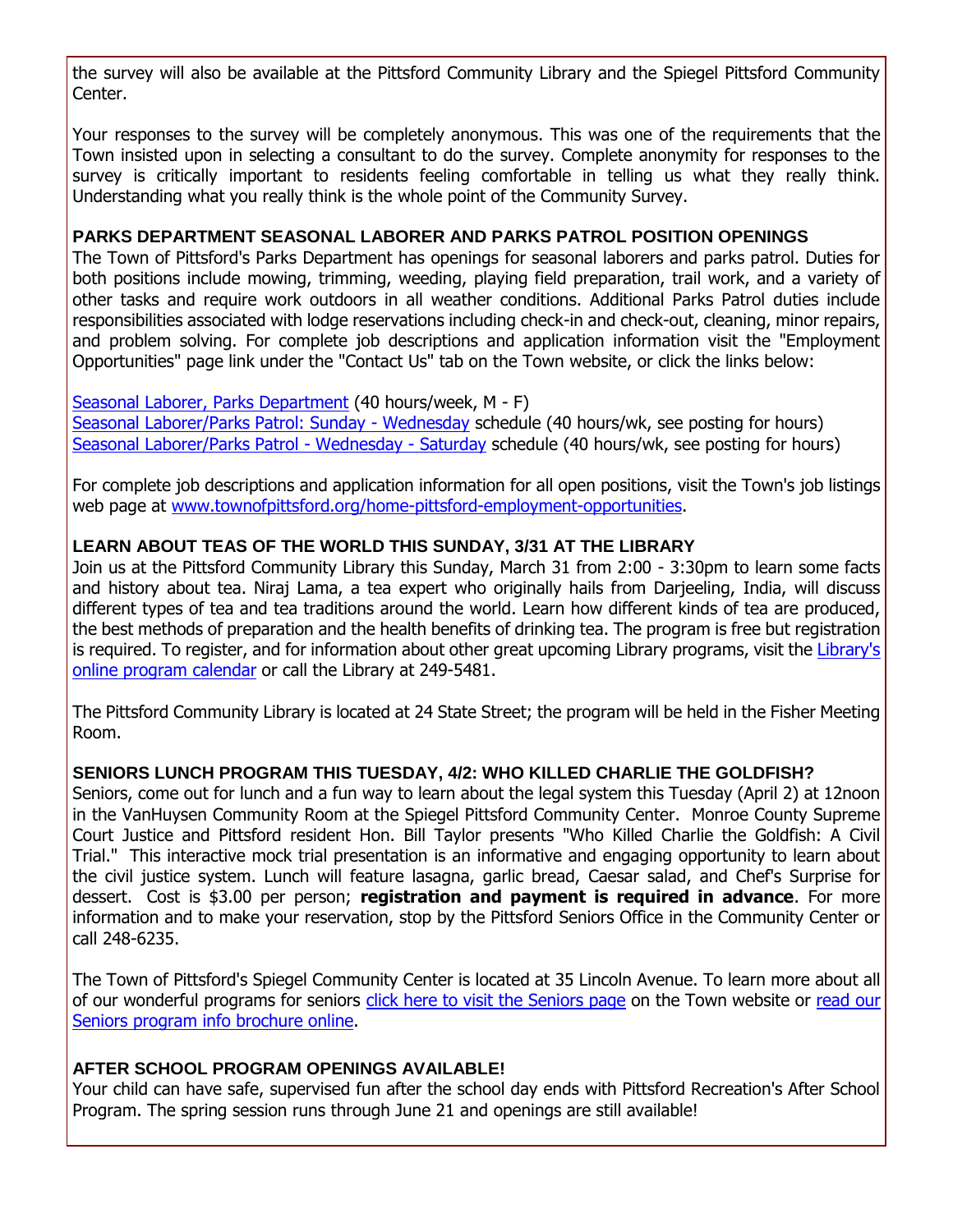We offer children ages 5 - 13 a variety of age-appropriate arts and crafts, free play, quiet time and playtime in our gym or outside on our playground with caring, attentive staff. The program, which runs from  $3:00<sup>-1</sup>$ 6:00pm Monday through Friday, is closed on school breaks and holidays, but open on school scheduled half days. Fun Camps and Fun Camp Days are available for children to attend on school breaks and holidays (registration and additional fees are required). Please email [Sydney](mailto:SMooney@townofpittsford.org?subject=After%20School%20program) or call 248-6283 to discuss drop-in options or for more information about the program.

After School program [registration is available online](http://r20.rs6.net/tn.jsp?f=001IW5M0hWal3kHTWIbS0S_X6hF2jpJuYg030HokX9NzPmrNY20QJaJwT8-GztRSvGEpgrGqXVloPenBavyMwVTtsk5n3q17OtCHw5FmK5AVbNhWBLzVZalJBB2oI33t6Vht1HpOwPb7vZpFQMYiMfDgCxoJOMiv1iEIz-QoDwoCVy12ofmOsQocBjpsFLcLCgnWYg0KE4a_RLgGq0y8AwxtaOKB3jzef8eyS59zKGmqOL7WT_GPk10fKsnvjk2huF5EBUfmOqEi9ifPEPcP5ISCXnK_kS2U4o47QOXKB-n6th6yTt8_uMu6DAamTxbpXycvMoyzDH_wKXWWkfYGyJ4a_1Ccf_77eEx&c=4wvnHfP2IBVFOrxvXjmccAtKTVN8uC7ayqpXTjOpEh0p1RsPnLumnw==&ch=MvSrLJ03k0GvceGOYu1c6L1RrfAotrvcV4oLxCwIm7o7BahzFLPiTQ==) or at the Spiegel Pittsford Community Center, 35 Lincoln Avenue. For more information, visit the [Recreation Department page](http://r20.rs6.net/tn.jsp?f=001IW5M0hWal3kHTWIbS0S_X6hF2jpJuYg030HokX9NzPmrNY20QJaJwRHt59LTRjX6DopF4ijejjP05bjmnmXSOov5L8GeLUZY91yjDeKIzQLjnHN5ghdB4iS6g2lfoV89xTmPh9hLYTCqQ1Xok3x12YMC5Irk6b1zvlbtJ7BXZqnkaOsv87fMlXc5HGdLn33BGm925sT-WvMsPx5dfBF81KfKGZRJAHuMVK8-W4_jDLGzG5TTCMqCHXzBlhPtBu7azNSrXGmL5SHfzU_N93WZPsQgum2VsxAJlJFWxHB0EvxYkiwn3WBLv86C_CCkXBcq&c=4wvnHfP2IBVFOrxvXjmccAtKTVN8uC7ayqpXTjOpEh0p1RsPnLumnw==&ch=MvSrLJ03k0GvceGOYu1c6L1RrfAotrvcV4oLxCwIm7o7BahzFLPiTQ==) on our website or click this link for an [online brochure.](http://r20.rs6.net/tn.jsp?f=001IW5M0hWal3kHTWIbS0S_X6hF2jpJuYg030HokX9NzPmrNY20QJaJwaYyBnakErUpWkYAMPVc3Zjh85mwgKTHbop1wH12_IFJQMY6WD_psyAfniglYciMZ1L72TzW59NQNVX8gcqTMLrow2AjIyuR25jVgsuPcL6X_IGA2N9cmgDy8yw6k7Shum1pwwZIe61-k_Szp5JTOtYvrte5PWPg8njyrBzffj25yR8L2BpB3hJsjTqjImo6VRrq7jFMfyAY7QdhbVbF6dVfhI-pRlHDnYStzTMQJnsGiJkffg1lXb8QNDg-4Ngrz8vblQK7Y5WJjGKXvNQhw2bMgtkpDOfqUg==&c=4wvnHfP2IBVFOrxvXjmccAtKTVN8uC7ayqpXTjOpEh0p1RsPnLumnw==&ch=MvSrLJ03k0GvceGOYu1c6L1RrfAotrvcV4oLxCwIm7o7BahzFLPiTQ==)

#### **REMINDERS**

**TOWN SPORTS LEAGUES: ADULT MEN'S & COED SOFTBALL, WOMEN'S SOCCER DEADLINE 4/1** We're getting ready for Pittsford Recreation adult sports leagues! All teams and players interested in participating should contact Recreation Supervisor Kate Disbrow by this Monday, April 1 at (585) 248-6281 or [kdisbrow@townofpittsford.org.](mailto:kdisbrow@townofpittsford.org?subject=Adult%20Sports%20Leagues)

Our Men's Adult Softball and Coed Adult Softball leagues run from June to August. The men's and coed softball leagues will be held on Monday nights and are limited to six teams each. Our Women's Adult Soccer league runs from June to August and takes place on Monday nights. The cost for each league is \$600 per team; participants must be age 18 or older. To register, or for more information, contact [Kate Disbrow](mailto:kdisbrow@townofpittsford.org?subject=Adult%20Sports%20Leagues) by April 1.

**PITTSFORD PARTNERSHIP FOR COMMUNITY EDUCATION PARENT WORKSHOPS APRIL 2** "EDUCATE U: Informative Sessions for Parents of Pittsford Youth" is an interactive evening of workshops designed to explore some of the concerns and challenges facing parents and youth today. The program will be held this Tuesday, April 2 from 6:30 - 8:30pm at Pittsford Mendon High School (registration begins at 6:00pm).

Attendees will learn about how to recognize the signs and symptoms of problematic behaviors in teens, and what parents and schools can do together to address them. Topics include "Hidden In Plain Sight" (a walk through a simulated teen bedroom looking for signs of drug/alcohol use), "Vaping: What You Should Know," "Practicing Difficult Conversations," and a mental health discussion panel. The program is presented by the Pittsford Partnership for Community Education, a collaborative of the Pittsford Central School District, the PTSA and Pittsford Youth Services. Find complete details in the **Educate U information flyer**. Pittsford Mendon High School is located at 472 Mendon Road in Pittsford. For more information or to request interpreter services call 585-267-1023.

#### **SEASONAL PARKING RESTRICTIONS IN EFFECT THROUGH APRIL 1, 2019**

In order to facilitate snow removal Town of Pittsford seasonal parking restrictions are in effect from November 15 through April 1, 2019. Parking of any vehicle on public roads - including state highways and on the shoulder of all roads - is prohibited each year from November 15 through April 1 in all areas within the Town and outside of the Village. Please note violators may be ticketed or towed. Help us keep our roadways safe - during this time, please don't park on or along public roads outside of the Village.

#### **EMERGENCY CLOSINGS INFORMATION**

In the case of major weather events or other emergencies, information about facility closings and program/event cancellations will be announced on the Town's website [www.townofpittsford.org,](http://townofpittsford.org/?utm_source=eNews+03-27-19&utm_campaign=eNews+03-27-19&utm_medium=email) [Facebook](https://www.facebook.com/pages/Town-of-Pittsford/139082619464200)  [page Town of Pittsford,](https://www.facebook.com/pages/Town-of-Pittsford/139082619464200) and [Twitter feed @pittsfordtown,](http://r20.rs6.net/tn.jsp?f=001IW5M0hWal3kHTWIbS0S_X6hF2jpJuYg030HokX9NzPmrNY20QJaJwXZK3BuEIyl5_SGZGar3SqxAcd1ZsmIHiFcxwY5IiqF-43I8GHbfjAppT425iNPuphHYxzQ1SlgLd1FV6NncNFYb-QTITYZFQS43QNIQtMKwun9nzqdwrGdmUwkX98KRJQ==&c=4wvnHfP2IBVFOrxvXjmccAtKTVN8uC7ayqpXTjOpEh0p1RsPnLumnw==&ch=MvSrLJ03k0GvceGOYu1c6L1RrfAotrvcV4oLxCwIm7o7BahzFLPiTQ==) as well as on local television and radio stations and Pittsford's [Cable TV-12 Channel 1303 government access station.](http://townofpittsford.org/home-channel12?utm_source=eNews+03-27-19&utm_campaign=eNews+03-27-19&utm_medium=email) TV-12 Channel 1303 announcements can be viewed live any time via the [TV-12 Channel 1303 page on the Town website.](http://townofpittsford.org/home-channel12?utm_source=eNews+03-27-19&utm_campaign=eNews+03-27-19&utm_medium=email)

#### **ASL INTERPRETER AT TOWN BOARD MEETINGS**